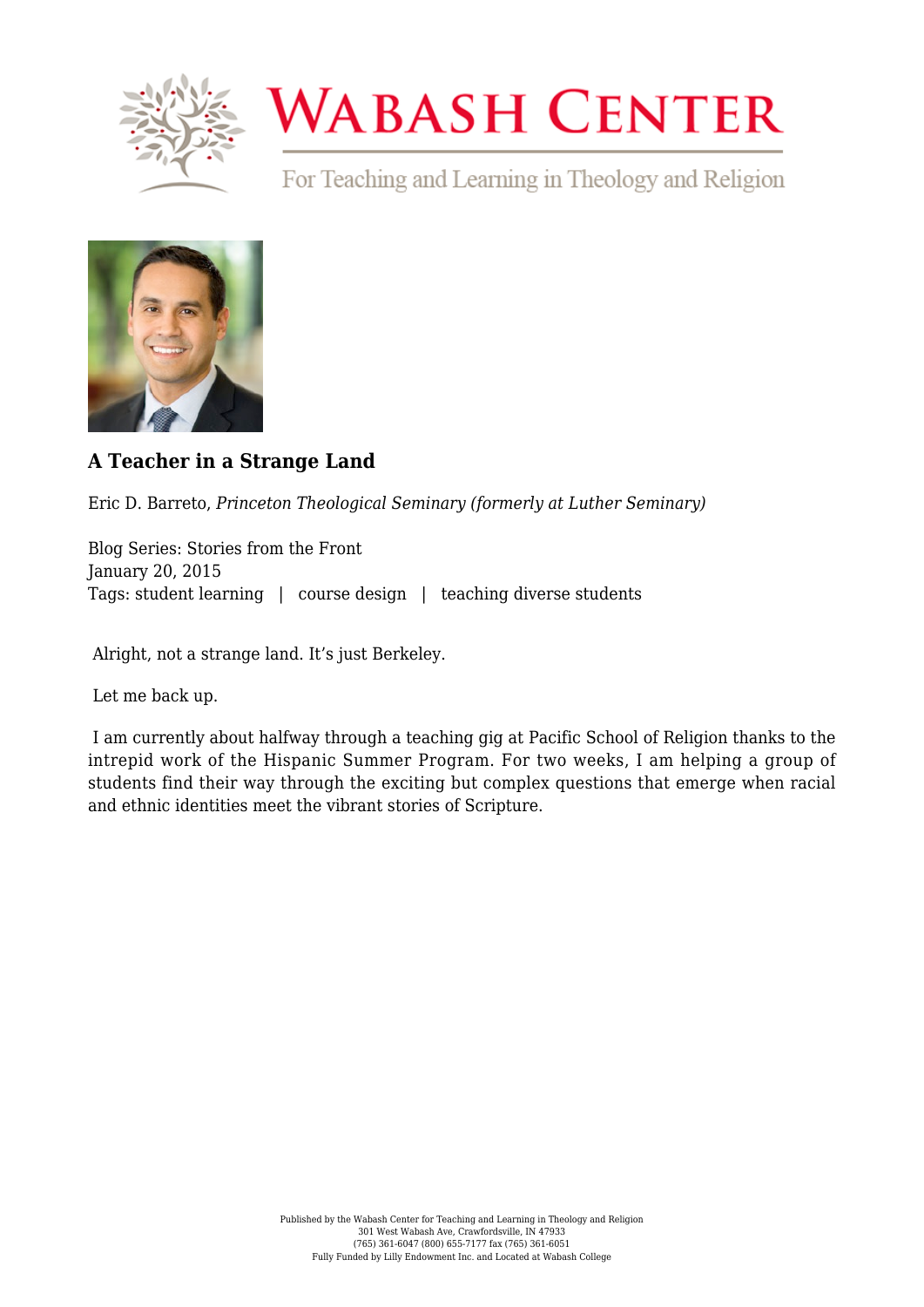

"Toto, we're not in Minnesota anymore." "Pacific School of Religion" by Galen Smith, https://flic.kr/p/z3jtD

It is one of my favorite classes to teach, though it never seems as if I teach the same course twice.

More than any other course I teach, the makeup of the students seems to make all the difference in the tone and pace of the class. When I have taught this class with primarily Caucasian students, the conversation about identity took up a great deal of time early in the semester because students from majority cultures have generally not had to think daily about the performance of their ethnic identities. Their identities simply *are*, and the surrounding culture supports them. Performing their identities is as effortless as taking a breath, so the discussion about the construction of ethnic identities is eye-opening for many of them. Those first few weeks of class are trying as students stretch their imaginations.

A few summers ago, I taught to a classroom almost entirely made up of Latina/o students for whom the conversation about the basics of identity did not last long. They already understood too well the rigors of performing an ethnic identity in a culture that does not support it at every turn. I didn't really have to explain identity, its construction, benefits, and many burdens. They got it. Instead, it was the diversity of Latina/o experiences that took them aback, especially the ways in which Latina/o cultures continue to participate and perpetuate in forms of racism and sexism that are no less problematic than those practiced by dominant cultures.

These last two weeks, I have been teaching students on a campus I did not know at all. I didn't know what to expect about their questions or about ministry. In this particular class, it was the intersection of ethnicity, gender, and sexuality that most drew their attention, concern, and inquiry.

I have been struck by the particularities and similarities among all these students. The classes